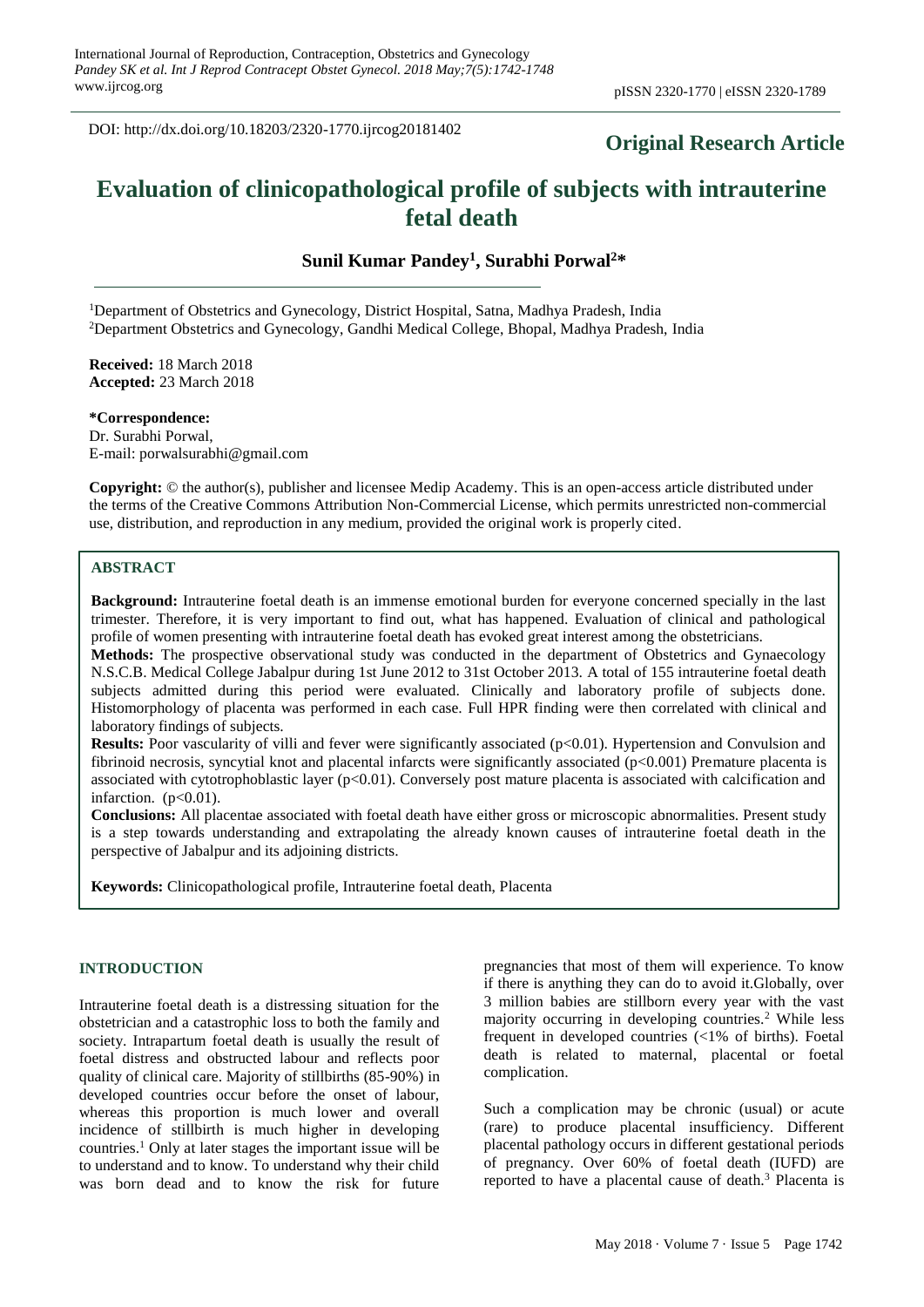unique and wonderful organ that arises de novo directly related to the growth and development of the foetus in the uterus. Being an organ of vital importance for the continuation of pregnancy and foetal nutrition, it has evoked great interest among the pathologists and the obstetricians as well, and much work has been done to understand the 'unique biological status, of this complex organ.<sup>4</sup>

#### **METHODS**

This prospective observational study was conducted in the department of Obstetrics and Gynaecology N.S.C.B. Medical College Jabalpur during 1st June 2012 to 31st October 2013. A total of 155 intrauterine foetal death subjects admitted during this period were evaluated. Written informed consent was obtained from all subjects. Data was collected including medical and obstetric history, maternal and foetal characteristics and pregnancy.

Laboratory profile of all subjects include routine investigations, sonography, maternal blood test include ABO and Rh grouping, VDRL, post prandial blood sugar and Hb AIC (Glycosylated Hb) for diabetes, routine urine examination, coagulation study to detect DIC, CBC as base line study. All subjects were thoroughly examined to exclude congenital anomaly or other foetal cause of death. Placental examination for villus immaturity and combine placental pathology was done. Statistical analysis was done by using t- test and chisquare test with the use of SPSS software.

# **RESULTS**

This prospective observational study was conducted in the department of Obstetrics and Gynaecology N.S.C.B. Medical College Jabalpur during 1st June 2012 to 31st October 2013. A total of 155 intrauterine foetal death subjects admitted during this period were evaluated.

Clinically and laboratory profile of subjects done. Histomorphology of placenta was performed in each case. Full HPR finding were then correlated with clinical and laboratory findings of subjects.

Of the studied subject 76.77% of total subjects were from the age group 21-30 Years, the mean age of the studied subjects was  $25 + 4.15$  Years. Of the studied subjects 81.9% subjects were from rural area, 18.1% subjects were from urban area, 96.8% subjects belonged to low socioeconomic status, 3.2% subjects belonged to middle socioeconomic status, 32.9% subjects were illiterate, 28.4% subjects were educated up to primary,25.2% of subjects were educated up to middle,11% subjects were educated up to high school, 0.6% subjects were educated up to secondary and 1.9% subjects were graduates.

Of the studied subjects 94.84% of subjects were unbooked and 5.16% of subjects were booked. Of a total of 155 subjects 49.48% were primigravida and 55.32% subjects were multi gravida. Of the 155 subjects with IUD 92.26% subjects were delivered vaginally and 7.74% subjects by caesarean section.

|                  |               |                | Fever          |                      | <b>Leaking</b> |          | <b>Bpv</b> |                | Convulsio<br>$\mathbf n$ |                | Abdomina<br>1 pain |          | <b>Others</b> |  |
|------------------|---------------|----------------|----------------|----------------------|----------------|----------|------------|----------------|--------------------------|----------------|--------------------|----------|---------------|--|
|                  |               | $\mathbf{P}$   | Ab             | P                    | Ab             | P        | Ab         | P              | Ab                       | P              | Ab                 | P        | Ab            |  |
| Locality         | Rural         | 17             | 110            | 9                    | 118            | 27       | 100        | 20             | 107                      | 123            | 4                  | 18       | 109           |  |
|                  | Urban         | 4              | 24             | 2                    | 26             | 3        | 25         | 3              | 25                       | 28             | $\Omega$           |          | 27            |  |
| <b>SES</b>       | Low           | 20             | 130            | 11                   | 139            | 30       | 120        | 23             | 127                      | 146            | 4                  | 19       | 131           |  |
|                  | Middle        | 1              | $\overline{4}$ | $\Omega$             | 5              | $\Omega$ | 5          | $\Omega$       | 5                        | 5              | $\Omega$           | $\Omega$ | 5             |  |
|                  | Upper         | $\overline{0}$ | $\overline{0}$ | $\overline{0}$       | $\theta$       | $\theta$ | $\Omega$   | $\overline{0}$ | $\overline{0}$           | $\overline{0}$ | $\theta$           | $\Omega$ | $\theta$      |  |
| <b>Booking</b>   | <b>Booked</b> | 2              | 6              | $\blacktriangleleft$ | 7              |          | 7          | $\Omega$       | 8                        | $\overline{7}$ |                    |          | 7             |  |
|                  | Unbooked      | 19             | 128            | 10                   | 137            | 29       | 118        | 23             | 124                      | 144            | 3                  | 18       | 129           |  |
| Literate         | Illiterate    | $\overline{5}$ | 46             | 5                    | 46             | 11       | 40         | 8              | 43                       | 51             | $\Omega$           | 8        | 43            |  |
|                  | Literate      | 16             | 88             | 6                    | 98             | 19       | 85         | 15             | 89                       | 100            | 4                  | 11       | 93            |  |
| Gravida Status   | Primigravid   | 9              | 68             | 8                    | 69             | 9        | 68         | 18             | 59                       | 76             |                    | 8        | 69            |  |
|                  | Multigravid   | 12             | 66             | 3                    | 75             | 21       | 57         | 5              | 73                       | 75             | 3                  | 11       | 67            |  |
| Term/<br>Preterm | Preterm       | 17             | 104            | 6                    | 115            | 26       | $95**$     | 19             | $102*$<br>$\ast$         | 117            | $\overline{4}$     | 10       | $111**$       |  |
|                  | Term          | 4              | 30             | 5                    | 29             | 4        | 30         | 4              | 30                       | 34             | $\Omega$           | 9        | 25            |  |

**Table 1: Frequency distribution of clinical presentation of intrauterine fetal death subjects by independent factors such as socio-demographic, booking, gravida and delivery status.**

P: Present, Ab: Absent, \*P<0.05; \*\*P<0.01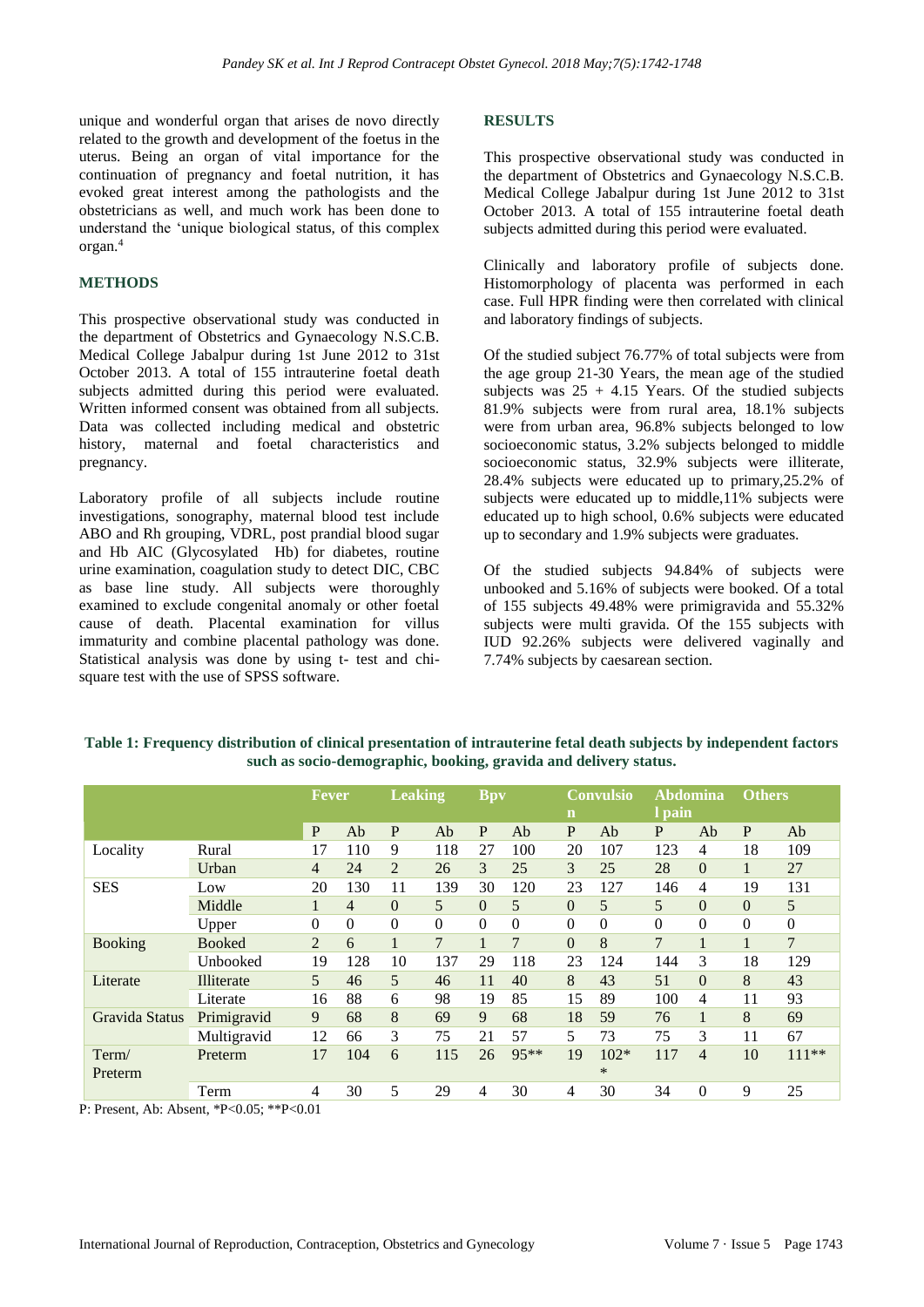Of the studied subjects 50.32% subjects foetuses delivered were males and 49.68% subjects were females. 47.74% subjects of 155 were term and 52.26% subjects were preterm. 80% subjects were low birth weight and 20% subjects were normal weight. Who were subjects from rural areas, low socioeconomic status, unbooked and were in preterm labour had increase frequency of clinical symptoms. Convulsions and bleeding per vaginal was more in primigravida subjects while only leaking in multi gravida. Significantly (P<0.01) less number of subjects with preterm delivery had no bleeding per vaginal. Similarly, convulsion was entry in significantly fewer subjects (Table 1). Of the 155 subjects 138 had adequate liquor, 14 subjects had oligohydramnios, 3

subjects polyhydramnios. 136 subjects had cephalic presentation, 12 breech and 8 with other presentation. Congenital anomaly present in 8 subjects. When BPV was a presenting complaint (n=26) 8 subjects had placenta in the lower segment whereas when BPV was absent then in only 2 subjects placenta in lower segment  $(P<0.0001)$  (Table 2). If fever  $(n=21)$  present then 8 subjects present with poor vascularity of villi and if fever (n=134) absent 17 subjects present with poor vascularity of villi ( $P<0.01$ ). If convulsion ( $n=23$ ) present 11 subjects present with syncytial knot, if convulsion (n=132) absent then 10 subjects present with syncytial knot  $(P<0.001)$ . If convulsion (n=23) present then 21 subjects present with fibrinoid necrosis and if absent (n=132) then in 39 subjects fibrinoid necrosis present (P<0.001).

|  | Table 2: Distribution of iufd between clinical finding and usg finding. |  |  |  |
|--|-------------------------------------------------------------------------|--|--|--|
|--|-------------------------------------------------------------------------|--|--|--|

|            |    | <b>Liquor</b> |                      |                     |          | <b>Presentation</b> | <b>Placental</b><br><b>localization</b> |                  | <b>Placental</b><br>maturity |                  |                |                | <b>Congenital</b><br>anomaly |                |
|------------|----|---------------|----------------------|---------------------|----------|---------------------|-----------------------------------------|------------------|------------------------------|------------------|----------------|----------------|------------------------------|----------------|
|            |    | Adequate      | Oligo hydra<br>mnios | Poly hydra<br>mnios | Cephalic | <b>Breech</b>       | Oblique)<br>(Transvers<br>Other<br>C,   | segment<br>Upper | segment<br>Lower             | Grad I           | Grade II       | Grade III      | Present                      | Absent         |
| Fever      | P  | 20            | 1                    | $\mathbf{0}$        | 18       | 3                   | $\boldsymbol{0}$                        | 19               | $\overline{2}$               | $\boldsymbol{0}$ | 17             | $\overline{4}$ | $\boldsymbol{0}$             | 21             |
|            | Ab | 118           | 13                   | 3                   | 118      | 9                   | 7                                       | 126              | 8                            | 18               | 102            | 14             | 8                            | 126            |
| Leaking    | P  | 8             | 3                    | $\mathbf{0}$        | 10       | $\mathbf{1}$        | $\mathbf{0}$                            | 11               | $\boldsymbol{0}$             | 1                | 9              | 1              | $\mathbf{0}$                 | 11             |
|            | Ab | 130           | 11                   | 3                   | 126      | 11                  | 7                                       | 134              | 10                           | 17               | 110            | 17             | 8                            | 136            |
| Bpv        | P  | 29            | 1                    | $\mathbf{0}$        | 28       | 1                   |                                         | 22               | 8                            | 6                | 22             | 2              | $\boldsymbol{0}$             | 30             |
|            | Ab | 109           | 13                   | 3                   | 108      | 11                  | 6                                       | 123              | $2***$                       | 12               | 97             | 16             | 8                            | 117            |
| Convulsion | P  | 23            | $\boldsymbol{0}$     | $\mathbf{0}$        | 21       | $\mathbf{1}$        |                                         | 22               | 1                            | $\mathbf{0}$     | 21             | 2              | $\mathbf{0}$                 | 23             |
|            | Ab | 115           | 14                   | 3                   | 115      | 11                  | 6                                       | 123              | 9                            | 18               | 98             | 16             | 8                            | 124            |
| Abdominal  | P  | 135           | 13                   | 3                   | 133      | 12                  | 6                                       | 141              | 10                           | 18               | 115            | 18             | 8                            | 143            |
| pain       | Ab | 3             | $\mathbf{1}$         | $\overline{0}$      | 3        | $\mathbf{0}$        | $\mathbf{1}$                            | 4                | $\mathbf{0}$                 | $\theta$         | $\overline{4}$ | $\overline{0}$ | $\theta$                     | $\overline{4}$ |
| Others     | P  | 16            | 3                    | $\Omega$            | 18       | $\mathbf{1}$        | $\mathbf{0}$                            | 19               | $\boldsymbol{0}$             | 2                | 16             |                | $\overline{0}$               | 19             |
|            | Ab | 122           | 11                   | 3                   | 118      | 11                  | $\overline{7}$                          | 126              | 10                           | 16               | 103            | 17             | 8                            | 128            |

P: Present, Ab: Absent, \*P<0.05; \*\*P<0.01; \*\*\*P<0.001

#### **Table 3: Distribution of iufd between clinical finding and placental pathology.**

|            |    | <b>Syncytial</b><br><b>Knot</b> |                   | Cytotropho<br>blastic laver |       | <b>Fibrinoid</b><br><b>Necrosis</b> |                | Poor<br><b>Vascularity</b><br><b>Villi</b> |                  | <b>Immaturity</b><br><b>Villi</b> |     | <b>Infarcts</b> |     |
|------------|----|---------------------------------|-------------------|-----------------------------|-------|-------------------------------------|----------------|--------------------------------------------|------------------|-----------------------------------|-----|-----------------|-----|
|            |    | $\mathbf{P}$                    | Ab                | P                           | Ab    | $\mathbf{P}$                        | Ab             | $\mathbf{P}$                               | Ab               | P                                 | Ab  | $\mathbf{P}$    | Ab  |
|            | P  | 3                               | 18                | 4                           | 17    | 8                                   | 13             | 8                                          | 13               | $\overline{2}$                    | 19  | $\overline{c}$  | 19  |
| Fever      | Ab | 18                              | 116               | 45                          | 89    | 52                                  | 82             | 17                                         | $117*$<br>$\ast$ | 21                                | 113 | 11              | 123 |
| Leaking    | P  | $\mathbf{0}$                    | 11                | 4                           | 7     | 5                                   | 6              | 2                                          | 9                | $\overline{2}$                    | 9   | 1               | 10  |
|            | Ab | 21                              | 123               | 45                          | 99    | 55                                  | 89             | 23                                         | 121              | 21                                | 123 | 12              | 132 |
|            | P  | 3                               | 27                | 10                          | 20    | 11                                  | 19             | 5                                          | 25               | $\overline{4}$                    | 26  | $\mathbf{1}$    | 29  |
| <b>BPV</b> | Ab | 18                              | 107               | 39                          | 86    | 49                                  | 76             | 20                                         | 105              | 19                                | 106 | 12              | 113 |
|            | P  | 11                              | 12                | 4                           | 19    | 21                                  | 2              |                                            | 22               | $\overline{2}$                    | 21  | 4               | 19  |
| Convulsion | Ab | 10                              | $122**$<br>$\ast$ | 45                          | 87    | 39                                  | 93**<br>$\ast$ | 24                                         | 108              | 21                                | 111 | 9               | 123 |
| Abdomina   | P  | 21                              | 130               | 45                          | 106   | 58                                  | 93             | 25                                         | 126              | 23                                | 128 | 13              | 138 |
| 1 pain     | Ab | $\Omega$                        | $\overline{4}$    | $\overline{4}$              | $0**$ | 2                                   | 2              | $\Omega$                                   | $\overline{4}$   | $\mathbf{0}$                      | 4   | $\mathbf{0}$    | 4   |
|            | P  | $\Omega$                        | 19                | $\overline{c}$              | 17    | 4                                   | 15             | $\overline{c}$                             | 17               | $\overline{4}$                    | 15  | 1               | 18  |
| Others     | Ab | 21                              | 115               | 47                          | 89*   | 56                                  | 80             | 23                                         | 113              | 19                                | 117 | 12              | 124 |

P: Present, Ab: Absent, \*P<0.05; \*\*P<0.01; \*\*\*P<0.001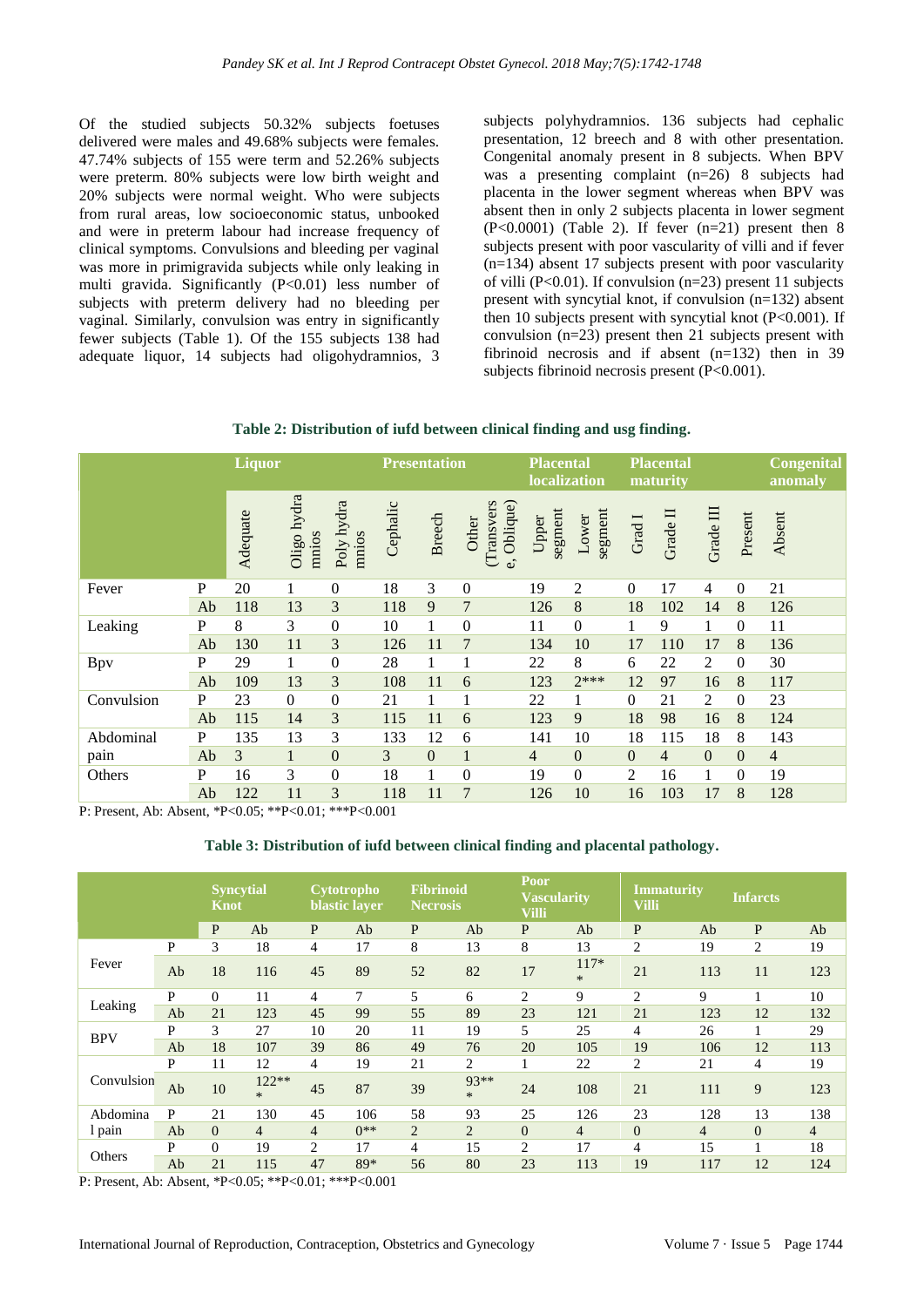If abdominal pain absent  $(n=4)$  then in 4 subjects Cytotrophoblast layer present  $(p<0.01)$  (Table 3).In subject with polyhydramnios (n=3) poor vascularity villi present in 2 subjects (P<0.05) and similarly infract absent in 3 subjects (P<0.01). If placenta in lower segment (n=10) then fibrinoid necrosis absent in all subject  $(P<0.01)$ .

Placental maturity grade-III  $(n=18)$  fibrinoid necrosis present in 11 subjects (P<0.05) (Table 4).If hypertension present (n=39) then syncytial knot present in 8 subjects (P<0.001), of these subject 30 subjects present with fibrinoid necrosis (P<0.001).

If Hypertension absent  $(n=116)$  then only 6 subjects present with infract  $(P<0.01)$ . If urine albumin  $3+(n=6)$ then syncytial knot present in 3 subjects  $(P<0.01)$  and fibrinoid necrosis present in 6 subjects  $(P<0.01)$  (Table 5). If infarctions absent  $(n=149)$  in gross finding then fibrinoid necrosis present in 55 subjects  $(P<0.01)$  and microscopic infarct present in 8 subjects (P<0.01). If calcification absent  $(n=137)$  then 48 subjects present with cytotrophoblastic layer (P<0.01), Whereas infarct present in 8 subjects (P<0.01) (Table 6).

#### **DISCUSSION**

Determining the cause of foetal death aids the psychological adaptation to a significant loss, help to assuage the guilt that is part of grieving, makes counselling regarding recurrence more accurate, and many prompt therapy or intervention to prevent a similar out comes in the next pregnancy. The data of placental finding are documented by the macroscopic evaluation and microscopic survey of the placental tissue of each stillbirth case.

The study evaluates many different foetal, maternal, and placental parameters which have an effect on the outcome of gestations. In the present study majority of subjects (81.9%) were from rural area, 96.8% of subjects belonged to low socioeconomic status, 32.9% were illiterate. Srushti R. Kantha et al, in their study at Karnataka, India found that maximum number of subjects were found in age group of 21-30 years (67.5%), most subjects were unbooked (86%) and were from rural area and 83.5% subjects were from low socioeconomic status.<sup>5</sup> Our observation on demographic variables of the studied subjects shows that majority of them belonged to low socioeconomic class possibly due to the fact that the Medical College caters to a large rural and tribal population. In present study, majority of studied subjects (94.84%) were unbooked. Srushti et al, found 86% subjects of unbooked.<sup>5</sup> Most of the subjects in our study were uneducated and were unaware of the importance of receiving antenatal checkup.

|                       |                                   |                  | <b>Syncytial</b><br><b>Knot</b> |                | Cytotropho<br>-blastic<br>layer |                  | <b>Fibrinoid</b><br><b>Necrosis</b> |                | Poor<br><b>Vascularity</b><br><b>Villi</b> |                | <b>Immaturity</b><br><b>Villi</b> |                  | <b>Infarcts</b>      |
|-----------------------|-----------------------------------|------------------|---------------------------------|----------------|---------------------------------|------------------|-------------------------------------|----------------|--------------------------------------------|----------------|-----------------------------------|------------------|----------------------|
|                       |                                   | $\mathbf{P}$     | Ab                              | P              | Ab                              | $\mathbf{P}$     | Ab                                  | $\mathbf{P}$   | Ab                                         | $\mathbf{P}$   | Ab                                | $\mathbf{P}$     | Ab                   |
| Liquor                | Adequate                          | 19               | 119                             | 45             | 93                              | 55               | 83                                  | 22             | 116                                        | 20             | 118                               | 8                | 13<br>0              |
|                       | Oligo hydra<br>minos              | $\overline{c}$   | 12                              | 3              | 11                              | 5                | 9                                   | $\mathbf{1}$   | 13                                         | 3              | 11                                | 5                | 9                    |
|                       | Poly hydra-<br>minos              | $\boldsymbol{0}$ | 3                               | $\mathbf{1}$   | $\overline{c}$                  | $\boldsymbol{0}$ | 3                                   | $\mathfrak{2}$ | $1*$                                       | $\overline{0}$ | 3                                 | $\boldsymbol{0}$ | $3*$<br>$\ast$       |
| Presentation          | Cephalic                          | 18               | 118                             | 41             | 95                              | 55               | 81                                  | 21             | 115                                        | 19             | 117                               | 10               | 12<br>6              |
|                       | <b>Breech</b>                     | 1                | 11                              | $\overline{7}$ | 5                               | 3                | 9                                   | 3              | 9                                          | 3              | 9                                 | $\overline{c}$   | 10                   |
|                       | Other<br>(Transverse,<br>Oblique) | $\overline{2}$   | 5                               | $\mathbf{1}$   | 6                               | $\overline{2}$   | 5                                   | $\mathbf{1}$   | 6                                          | $\mathbf{1}$   | 6                                 | $\mathbf{1}$     | 6                    |
| Placental             | Upper<br>segment                  | 21               | 124                             | 45             | 10<br>$\Omega$                  | 60               | 85                                  | 23             | 122                                        | 21             | 124                               | 13               | 13<br>$\overline{2}$ |
| Localizatio<br>n      | Lower<br>segment                  | $\boldsymbol{0}$ | 10                              | $\overline{4}$ | 6                               | $\overline{0}$   | $10**$                              | $\overline{2}$ | 8                                          | $\overline{2}$ | 8                                 | $\overline{0}$   | 10                   |
|                       | Grad I                            | $\mathbf{1}$     | 17                              | 11             | 7                               | 3                | 15                                  | 3              | 15                                         | 2              | 16                                | $\overline{0}$   | 18                   |
| Placental<br>Maturity | Grade II                          | 16               | 103                             | 37             | 82                              | 46               | 73                                  | 17             | 102                                        | 16             | 103                               | 9                | 11<br>$\overline{0}$ |
|                       | Grade III                         | $\overline{4}$   | 14                              | 1              | 17                              | 11               | $7*$                                | 5              | 13                                         | 5              | 13                                | 4                | 14                   |
|                       | Present                           | $\mathbf{0}$     | 8                               | $\overline{3}$ | 5                               | $\mathbf{1}$     | 7                                   | $\overline{0}$ | 8                                          | $\mathbf{1}$   | $\overline{7}$                    | $\overline{0}$   | 8                    |
| Congenital<br>Anomaly | Absent                            | 21               | 126                             | 46             | 101                             | 59               | 88                                  | 25             | 122                                        | 22             | 125                               | 13               | 13<br>$\overline{4}$ |

**Table 4: Distribution of IUFD between placental pathology and USG finding.**

P:Present,Ab:Absent,\*P<0.05;\*\*P<0.01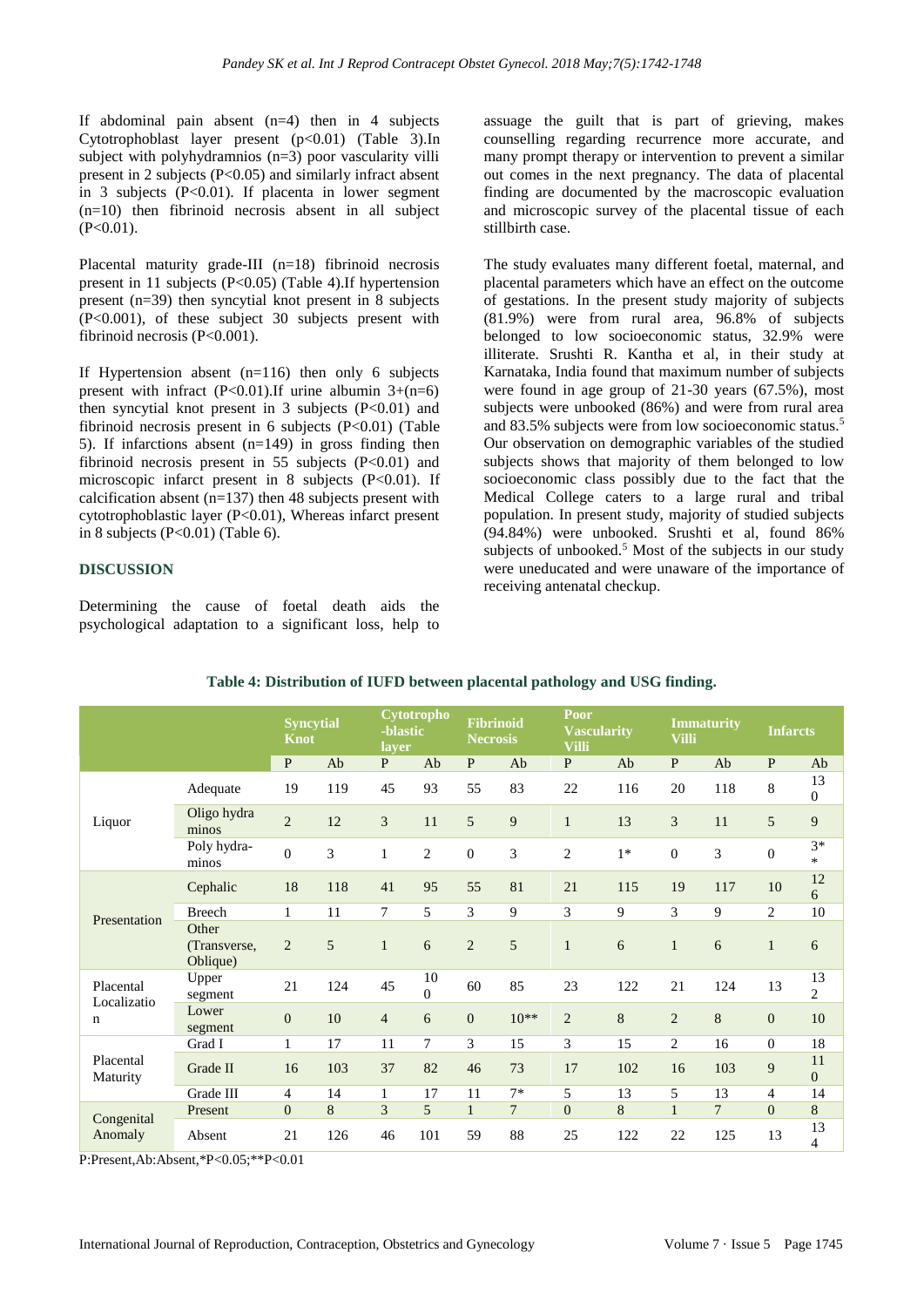|                  |                |                | <b>Syncytial Knot</b> | Cytotrophob<br>lastic layer |                | <b>Fibrinoid</b><br><b>Necrosis</b> |         | Poor<br><b>Vascularity</b><br><b>Villi</b> |    | <b>Immaturity</b><br>Villi |       | Infarcts       |                |
|------------------|----------------|----------------|-----------------------|-----------------------------|----------------|-------------------------------------|---------|--------------------------------------------|----|----------------------------|-------|----------------|----------------|
|                  |                | P              | Ab                    | P                           | Ab             | P                                   | Ab      | P                                          | Ab | P                          | Ab    | P              | Ab             |
| Hypertension     | $\Omega$       | 8              | 108                   | 40                          | 76             | 30                                  | 86      | 20                                         | 96 | 21                         | 95    | 6              | $110**$        |
|                  |                | 13             | $26***$               | 9                           | 30             | 30                                  | $Q$ *** | 5                                          | 34 | $\overline{2}$             | $37*$ | $\overline{7}$ | 32             |
| Pallor           |                | 8              | 104                   | 33                          | 79             | 37                                  | 75      | 19                                         | 93 | 12                         | 100   | 6              | 106            |
|                  | $\overline{2}$ | 11             | 19                    | 11                          | 19             | 16                                  | 14      | $\overline{2}$                             | 28 | 8                          | 22    | 6              | 24             |
|                  | 3              | 2              | $Q$ ***               | 5                           | 6              | 6                                   | 5       | 3                                          | 8  | 3                          | $8*$  |                | $10*$          |
|                  |                | 5              | 17                    | 9                           | 13             | 16                                  | 6       | 3                                          | 19 | $\overline{2}$             | 20    | $\overline{4}$ | 18             |
| Oedema           | $\overline{2}$ | 4              | 6                     | 2                           | 8              | 9                                   |         | 2                                          | 8  | $\Omega$                   | 10    | 3              | 7              |
|                  | 3              | $\overline{2}$ |                       |                             | $\overline{2}$ | $\overline{2}$                      |         | $\overline{2}$                             |    | $\Omega$                   | 3     |                | $\overline{2}$ |
|                  |                |                | 13                    | 9                           | 5              | 8                                   | 6       |                                            | 13 |                            | 13    | 2              | 12             |
| Urine<br>albumin | $\overline{2}$ | 10             | 7                     | 3                           | 14             | 16                                  |         | $\overline{0}$                             | 17 |                            | 16    |                | 16             |
|                  | 3              | 3              | $3**$                 |                             | $5**$          | 6                                   | $0**$   |                                            | 5  | $\Omega$                   | 6     | 4              | $2**$          |

**Table 5: Distribution of IUFD between placental pathology and hypertension, pallor, oedema, urine albumin.**

P: Present, Ab: Absent, \*P<0.05; \*\*P<0.01; \*\*\*P<0.001

**Table 6: Distribution of IUFD subjects according to gross and microscopic placental pathology.**

|               |    | <b>Syncytial</b><br><b>Knot</b> |         | <b>Cytotropho</b><br>blasticlayer |      | <b>Fibrinoid</b><br><b>Necrosis</b> |       | Poor<br><b>Vascularity</b><br><b>Villi</b> |     | <b>Immaturity</b><br>Villi |     | <b>Infarcts</b> |         |
|---------------|----|---------------------------------|---------|-----------------------------------|------|-------------------------------------|-------|--------------------------------------------|-----|----------------------------|-----|-----------------|---------|
|               |    | P                               | Ab      | P                                 | Ab   | P                                   | Ab    | P                                          | Ab  | $\overline{P}$             | Ab  | $\mathbf{P}$    | Ab      |
| CordInsertion | Ab | 21                              | 134     | 49                                | 106  | 60                                  | 95    | 25                                         | 130 | 23                         | 132 | 13              | 142     |
| Sing UA       | Ab | 21                              | 134     | 49                                | 106  | 60                                  | 95    | 25                                         | 130 | 23                         | 132 | 13              | 142     |
|               | P  | $\overline{c}$                  | 4       | 2                                 | 4    | 5                                   |       | $\theta$                                   | 6   |                            | 5   | 5               |         |
| Infarction    | Ab | 19                              | 130     | 47                                | 102  | 55                                  | 94 ** | 25                                         | 124 | 22                         | 127 | 8               | $141**$ |
|               | P  | 6                               | 12      |                                   | 17   | 9                                   | 9     | 5                                          | 13  | 2                          | 16  | 5               | 13      |
| Calcification | Ab | 15                              | $122**$ | 48                                | 89** | 51                                  | 86    | 20                                         | 117 | 21                         | 116 | 8               | 129**   |
| Retro Pal     | P  | $\theta$                        | 15      | 5                                 | 10   | 7                                   | 8     |                                            | 14  | 2                          | 13  | $\Omega$        | 15      |
| Clot          | Ab | 21                              | 119     | 44                                | 96   | 53                                  | 87    | 24                                         | 116 | 21                         | 119 | 13              | 127     |

P: Present, Ab: Absent, \*P<0.05; \*\*P<0.01; \*\*\*P<0.001;

The overall mortality rate in unbooked case were 3 to 4 time higher that booked subjects. In this study majority of subjects (49.68%) is primigravida and 26.45% patient is primipara. Srushti et al, found in their study that (52.5%) subjects were primigravida.<sup>5</sup> B. Mishra et al, found that intrauterine death rate highest in primigravida.<sup>6</sup>

Our observation was that majority of primigravida were unaware of importance of regular antenatal visit. In the present study majority 92.26% were delivered vaginally and 7.74% delivered by Caesarean section for indications such as obstructed labour, transverse lie, previous section with cephalopelvic disproportion. If an F et al, at multan found in their study that mode of delivery was vaginal in 87.4% and caesarean section in 12.6% subjects.<sup>7</sup>

In the present study found that 52.26% subjects delivered preterm. Srushti R, et al, found in their study that maximum subjects 76.5% of preterm birth. In the present study found that 80% subjects were low birth weight and small for gestational age.<sup>9</sup> Pillared RA et al, found that increase risk of intrauterine foetal death in small for gestational age foetus compared to none small gestational age foetus.<sup>9</sup> In the present study subjects from rural area, low socioeconomic status and in preterm labour had increased frequency of clinical symptom such as fever, leaking, bleeding per vaginum, convulsion with other complications like hand prolapse, cord prolapse, obstructed labour, rupture uterus. Significantly (P<0.01) less number of patient with preterm delivery had no bleeding per vaginal. Similarly convulsion was significantly less in these subjects, One explaination could be that besides iatrogenic preterm delivery, pathology which leads to convulsions eg eclampsia in itself can cause preterm delivery. William H et al found that foetal anomaly, toxaemia of pregnancy and maternal acute infection have been recognized cause of intrauterine foetal death.<sup>10</sup> In our observation clinical symptoms related to intrauterine foetal death was more in low socioeconomic group because they not only had improper antenatal check up but also presented late in labour.

Al mulhim AA et al, in their study on perinatal outcome in subjects of preeclampsia found that perinatal outcome with preeclampsia shows stillbirth 2.34% and early neonatal death 1.02% which comprise an overall motility of 33.6/1000.<sup>8</sup> In our study 17.4% subjects of intrauterine foetal death because of convulsion. In the present study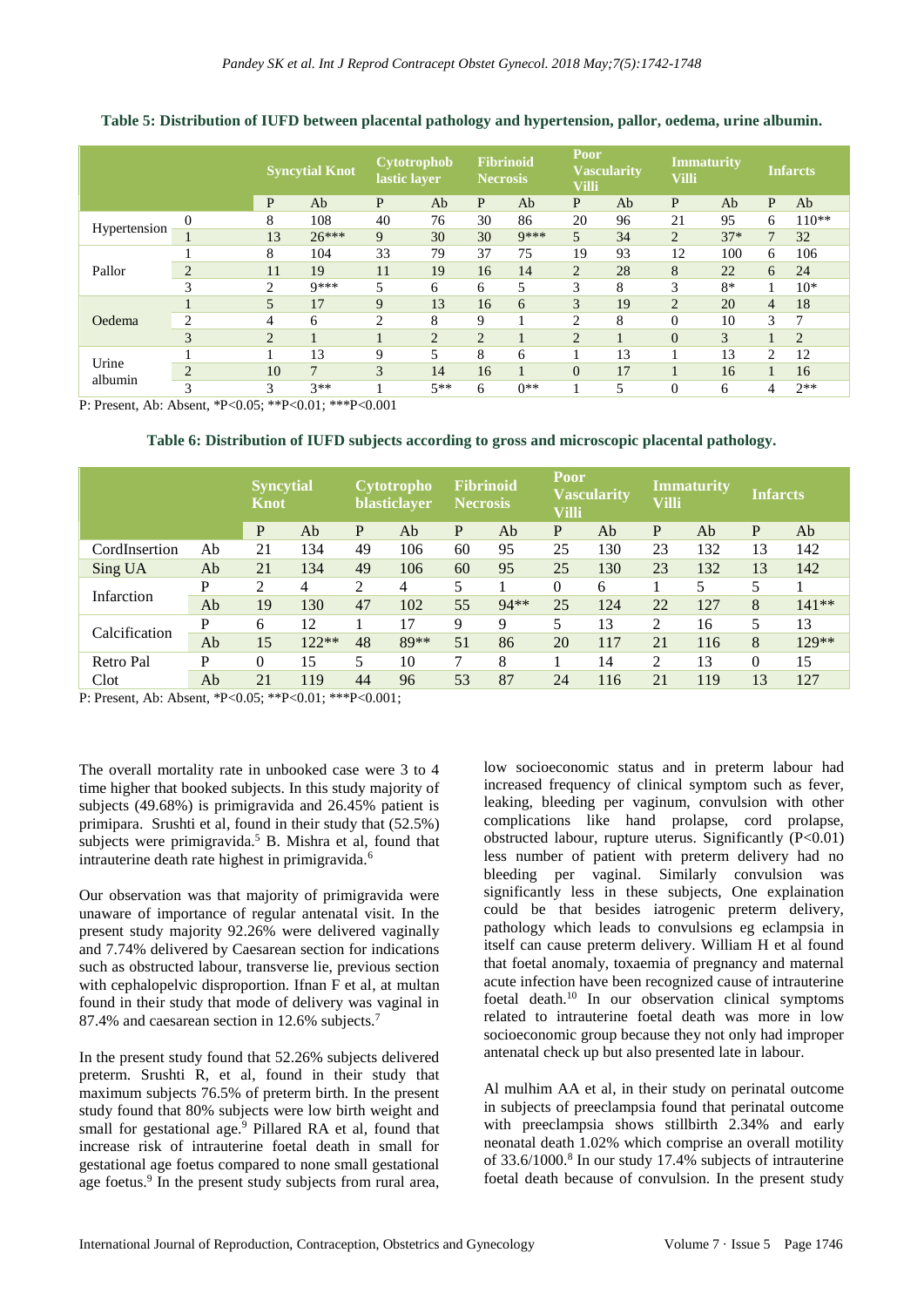138 subjects had adequate liquor, 14 oligohydramnios, 3 subject polyhydramnios. Schneider H. et al, found that in oligohydramnios foetal complication are asphyxia, intrauterine false posture and under developed lung which lead to intrauterine foetal death.<sup>9</sup>

In the present study of the 155 subjects 8 (5.16%) subjects presented with congenital anomaly. Zanconoto G et al, found that in Verona in evaluation of 59 subjects of intrauterine foetal death 13.5% subjects of intrauterine foetal death because of congenital foetal anomaly.<sup>10</sup>

In the present study when bleeding per vaginum was a presenting complaint ( $n = 26$ ) 8 subjects had placenta in lower segment. However, when bleeding per vagina was absent only 2 subjects had placenta in lower segment (P<0.001). In the present study, when subjects presented with fever  $(n = 21)$ , then 8 subjects presented with poor vascularity of villi and when fever was absent  $(n = 134)$ , 17 subjects presented with poor vascularity of villi  $(p<0.01)$ . This may imply that in subjects with fever, the fever rather than the placental pathology could have lead to the untimely foetal demise. This could have been preventable cause of IUD.

When convulsion was present  $(n = 23)$ , 11 subjects presented with syncytial knot, when absent  $(n = 132)$ , then 10 subjects presented with syncytial knot  $(p<0.001)$ . Similarly when convulsion were present, 21 subjects had fibrinoid necrosis of placenta and when absent, then 39 subjects had fibrinoid necrosis present  $(p<0.001)$ . This establishes a positive correlation between fibrinoid necrosis, placental knots and convulsions.

When abdominal pain is absent  $(n = 4)$ , all 4 subjects had cytotrophoblast layer  $(p<0.01)$ . Fox H noted in their study that in preeclampsia decreased perfusion of placental circulation leads to prominent focal syncytial necrosis. Similarly when calcification absent  $(n = 137)$ then 48 subjects presented with cytotrophoblastic layer ( $p<0.01$ ) whereas infarct present in 8 subjects ( $p<0.01$ ).<sup>11</sup>

In the present study in subject with polyhydramnios ( $n =$ 3) poor vascularity of villi is present in 2 subjects ( $p<0.05$ ) but infract was absent in all 3 subjects ( $p<0.01$ ). When placenta is in lower segment  $(n = 10)$  then fibrinoid necrosis absent in all subjects  $(p<0.01)$  but if placental maturity grade-III ( $n = 18$ ) fibrinoid necrosis is present in 11 subjects ( $p<0.05$ ).

When hypertension was present  $(n = 39)$  then syncytial knot present in 8 subjects  $(p<0.001)$  and 30 subjects presented with fibrinoid necrosis  $(p<0.001)$ . If hypertension absent ( $n = 116$ ) then only 6 subjects present with infract  $(p<0.01)$ . This means that infarction is a significant association of hypertension.

In the present study, If urine albumin is  $3+ (n = 6)$  then syncytial knot present in 3 subjects  $(p<0.01)$  and fibrinoid necrosis present in 6 subjects  $(p<0.01)$ , as was there association with convulsion. Aep heazell. SJ moll, CJP jones et al, in their study found that increased syncytial knot in subjects of preeclampsia and intrauterine growth retardation is because of hypoxia and oxidative stress present in these conditions. <sup>12</sup> Udaina et al, found a direct correlation between the degree of pregnancy induced hypertension and amount of infarction of placenta.<sup>13</sup> In the present study if infarction absent  $(n = 149)$  in gross finding then fibrinoid necrosis present in 55 subjects  $(p<0.01)$  and microscopic infract present in 8 subjects  $(p<0.01)$ .

Sodhi S. et al, in their study on placental pathology in preeclampsia- eclampsia syndrome found that gross abnormalities noted in subjects of preeclampsia were placental infarct, retroplacental clot and calcification. The finding were correlated well with severity of maternal disease.<sup>14</sup> Moscuzza F et al, in their study found that placental lesions are associated with impaired pregnancy and neonatal outcome. These observations correlate with our observations as well admissions. 15

# **CONCLUSION**

Present study is a step towards understanding and extrapolating the already known causes of intra uterine foetal death in the perspective of Jabalpur and its adioining districts. Since a number of placental pathology adversely affect the perinatal outcome, an earnest effort can be made to diagnose them by prenatal ultrasound examination. Though it is less sensitive in detecting infections, it is highly specific in detecting retro-placental clot and placenta in lower segment. Since Jabalpur is endemic for many febrile illnesses, an early diagnosis and treatment can avoid many IUFDs. Similarly, vigilant follow up and careful management of subjects with preeclampsia and postmaturity can avoid many untoward accidents.

*Funding: No funding sources Conflict of interest: None declared Ethical approval: The study was approved by the Institutional Ethics Committee*

# **REFERENCES**

- 1. Hefler LA, Hersh DR, Moore PJ, Gregg AR. Clinical value of postnatal autopsy and genetics consultation in fetal death. Am J Med Genet. 2001;104(2):165-8.
- 2. Stanton C, Lawn J, Rahman H, Wilczynska-Ketende K, Hill K: Stillbirth rates: delivering estimates in 190 countries. Lancet. 2006,367(9512):1489-94.
- 3. Galan-Roosen AE, Kuijpers JC, van der Straaten PJ, Merkus JM. Evaluation of 239 subjects of perinatal death using a fundamental classification system. Eur J Obstet Gynecol Reprod Biol. 2002;103(1):37-42.
- 4. Narasimha A, Vasudeva DS.Spectrum of changes in placenta in toxaemia of pregnancy. Indian J Pathol Microbiol. 2011:54(15):20.